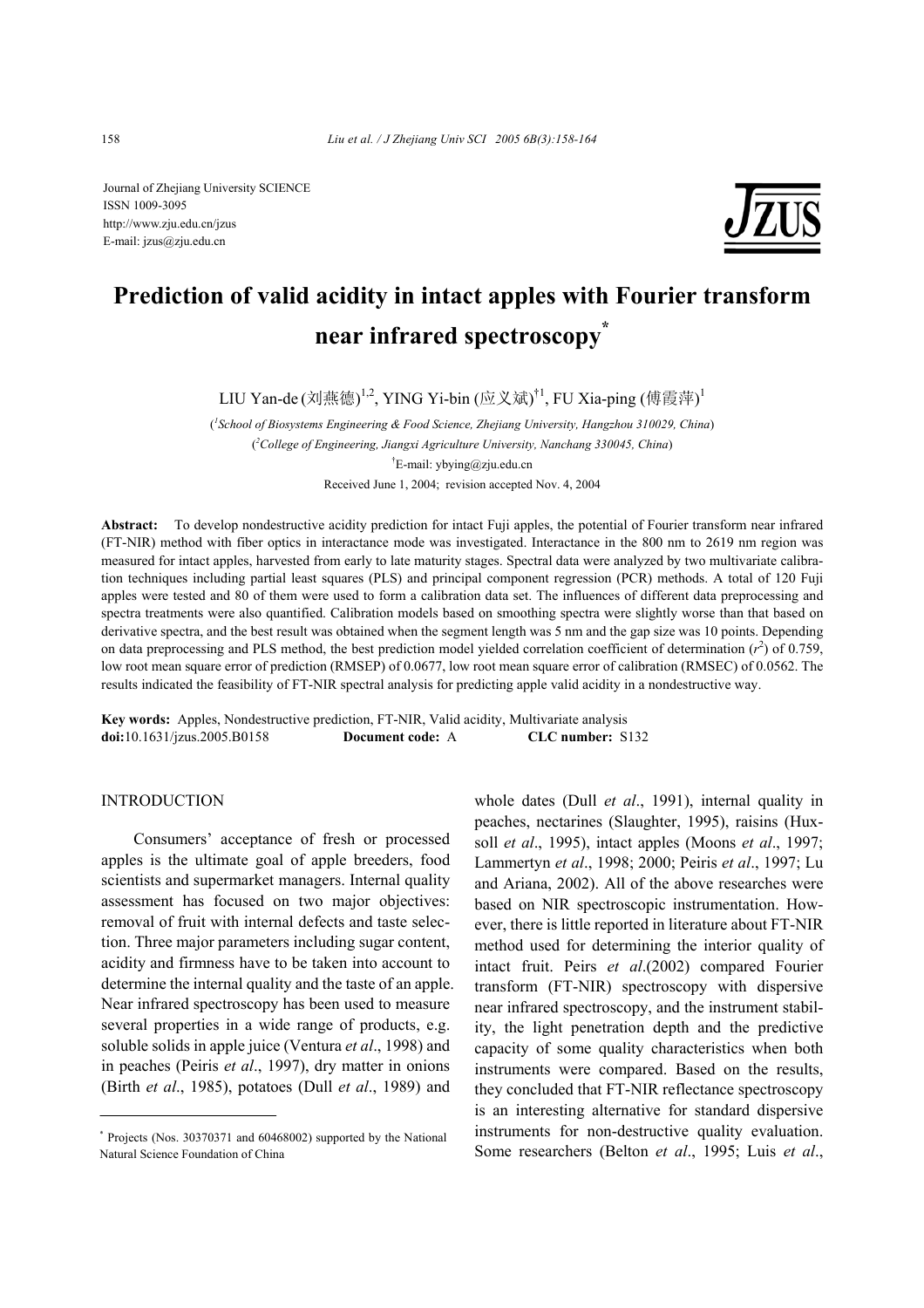2001) used FT-NIR transmission to measure the main components of fruit juices.

The overall objective of this research is to examine the possibility of the FT-NIR method for predicting the valid acidity in intact apples. The research focuses on the evaluating the prediction performance of calibration models with different data preprocessing. The specific objectives of the research are to:

1. Examine the potential of the FT-NIR spectroscopy as a nondestructive method to measure the valid acidity of apple.

2. Investigate the influence of different data preprocessing on the prediction performance.

3. Determine the optimal wavelength range for developing the calibration model.

## MATERIALS AND METHODS

### **Fruit**

The 120 apples Shandong Fuji used in the experiment were purchased at a local auction and stored for 2 d at 25  $\degree$ C and 68% relative humidity to equilibrate. Eighty apples were used for the calibration models, and the remaining 40 samples were used for prediction models. From each apple, four spectra were taken at the equator position with bifurcated optical configuration. The valid acidity was measured at the same position with a pH meter (SJ-4A, Exact instrument Co., Ltd., Shanghai, China). Each apple's valid acidity was the mean value of four measurements made by extracting juice from the four positions for the spectra acquisition.

## **FT-NIR measurements**

A commercial spectrometer (Nexus FT-NIR, Nicolet, USA) was used for this research. This device was equipped with an interferometer, an InGaAs detector, and a wide band light source (50 W) quartz halogen to provide reflectance measurements. A bifurcated optical fiber and a fruit holder as the main accessories were used for the experiment. Apples were placed steadily on the fruit holder, with the stem-calyx axis horizontal. For each apple, 4 diffuse reflectance spectra were taken at four equidistant positions along the equator. In the head of the bifurcated cable, the source and detector fibers were situated randomly (Fig.1).



**Fig.1 Schematic diagram of the setup for FT-NIR measurement of apple fruit in the wavelength of 800**−**2619 nm** 

The light was guided to the sample by source fiber, and from the sample with the detector fibers to Nexus FT-NIR spectrometer, with spectral range of 800−2619 nm and the interferograms (64) were co-added followed by strong Beer-Norton apodization. The mirror velocity was 0.9494 cm/s and the resolution was 16  $cm^{-1}$ . In order to avoid surface reflectance and ensure subsurface penetration of the light into the apple flesh, the bifurcated optical probe was placed at a 75° angle to the level (Liu and Ying, 2003). All spectra were first converted into relative reflectance by dividing the measured intensity from a standard reference spectrum (obtained by placing a 22 mm diameter, 19 mm high cylindrical Teflon block directly above the fruit holder) was measured after every ten fruits during the course of the experiments. Fig.1 shows FT-NIR measurement scheme. In order to obtain enough sensitivity to measure the diffuse reflectance of the intact fruit, He-Ne laser emitting monochromatic light at a specific wavelength was used to adjust the scale. Each spectrum was recorded as  $log(1/R)$ , where *R*=reflectance, by averaging 128 scans and for each apple a mean spectrum was calculated by averaging the spectra collected at the four positions around the apple.

## **Data preprocessing and analysis**

Data acquisition and spectra storage were achieved with a PC running specially developed software OMNIC6.1 of Nicolet Com. USA. To compare the influence of the preprocessing on the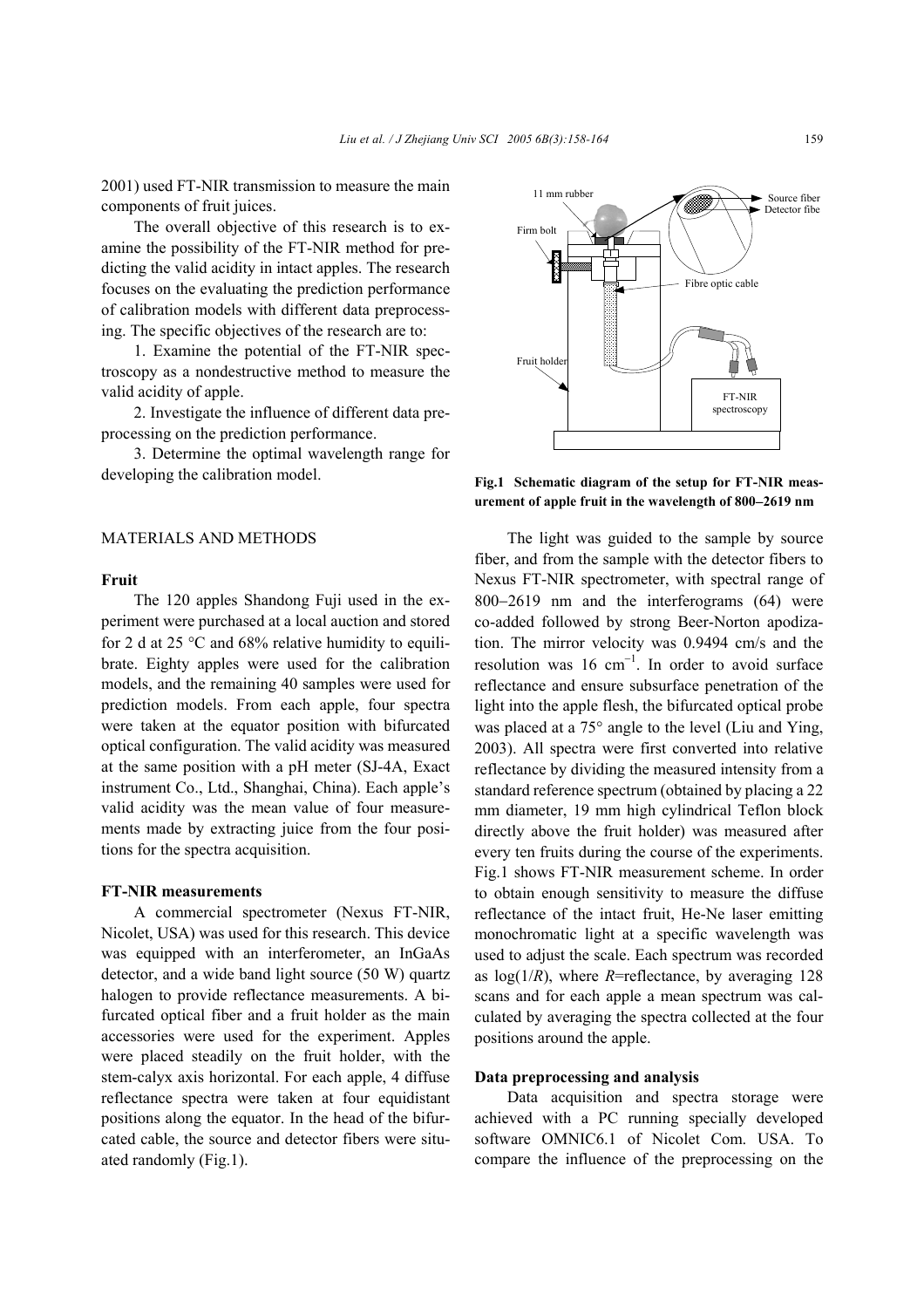prediction performance of the calibration models, a number of pretreatment options including Savitzky-Golay filter and the Norris derivative filter were investigated. Once these preprocessing procedures were completed, partial least squares (PLS) and principal component regression (PCR) were used to develop calibration models for predicting the valid acidity. The optimal factors used to develop the calibration models were based on the root mean square error of cross validation. The root mean square error of calibration (RMSEC), root mean square error of prediction (RMSEP) and the ratio of data set standard deviation to RMSEP (SDR) were used to judge the success and accuracy of the model. An SDR value of 3 is generally considered the minimum for any useful sorting purposes (McGlone *et al*., 2002). The RMSEC, RMSEP and SDR were calculated as follows:

RMSEC = 
$$
\sqrt{\frac{1}{I_c - 1} \sum_{i=1}^{I_c} (\hat{y}_i - y_i)^2}
$$
 (1)

RMSEP = 
$$
\sqrt{\frac{1}{I_p - 1} \sum_{i=1}^{I_p} (\hat{y}_i - y_i - bias)^2}
$$
 (2)

$$
SDR = \frac{SD}{RMSEP} \tag{3}
$$

where

 $\hat{v}_i$ =predicted value of the *i*th observation; *yi*=measured value of the *i*th observation;  $I_c$ =number of observations in calibration set;  $I_p$ =number of observations in prediction set; *SD*=prediction set standard deviation.

## **Valid acidity measurement**

The valid acidity of the apple juice was determined at 25 °C with a pH meter (SJ-4A, Exact instrument Co., Shanghai, China). The apple juice was expressed after spectrum acquisition; a cylindrical core of flesh was removed with 2 cm cork borer from the location of the FT-NIR measurement.

# RESULTS AND DISCUSSION

#### **Selection of wavelength ranges**

The 800−2619 nm spectra were measured by the FT-NIR spectrophotometer. Based on the suggested region for TQ analyst by v.6.2.1 software, different wavelength ranges with different prediction performance were obtained, which included three effective ranges: 967−2619 nm, two NIR range 967−1375 nm and 1375−2619 nm known to contain typical absorption bands.

The calibration set was selected with the aim of providing strong calibration for valid acidity by maximizing the variability among sample compositions and obtaining a wide range of spectra to avoid outliers in the validation set. Table 1 shows mean, median, maximum, minimum values and standard deviations of valid acidity. Selection of the optimum wavelength range for best predictive model was done by PLS analysis by TQ analyst v.6.2.1 (Nicolet, Co., USA). The prediction results of different wavelengths range are presented in Table 2.

|                  |  | Table 1 Descriptive statistics for sample measurements |
|------------------|--|--------------------------------------------------------|
| of valid acidity |  |                                                        |

| <b>Items</b>  | Calibration | Prediction |
|---------------|-------------|------------|
| No. of sample | 80          | 40         |
| Mean          | 3.41        | 3.40       |
| Maximum       | 4.03        | 3.93       |
| Minimum       | 3.24        | 3.25       |
| Median        | 3.38        | 3.38       |
| ${}^aSD$      | 0.134       | 0.136      |
| ${}^{b}CV(%)$ | 3.92        | 4.01       |

 ${}^{\text{a}}SD$ : standard deviation;  ${}^{\text{b}}CV$ : coefficient of variation

**Table 2 Results of original spectrum (Log(1/***R***)) with different wavelength ranges by PLS method** 

| $\frac{1}{2}$     |       |              |              |  |  |  |  |
|-------------------|-------|--------------|--------------|--|--|--|--|
| No. of<br>factors | $r^2$ | <b>RMSEC</b> | <b>RMSEP</b> |  |  |  |  |
| 4                 | 0.752 | 0.0681       | 0.0679       |  |  |  |  |
| 8                 | 0.729 | 0.0522       | 0.0760       |  |  |  |  |
| 5                 | 0.780 | 0.0642       | 0.0690       |  |  |  |  |
|                   |       |              |              |  |  |  |  |

*r* 2 : Correlation coefficient of determination

The optimum wavelength range for best predictive model was at 967−2619 nm range with a relative high correlation coefficient of determination  $(r^2=0.752)$ , low RMSEP (0.0679), low RMSEC (0.0681) and also small difference between RMSEP and RMSEC, and was therefore selected as the optimum wavelength range from Table 2.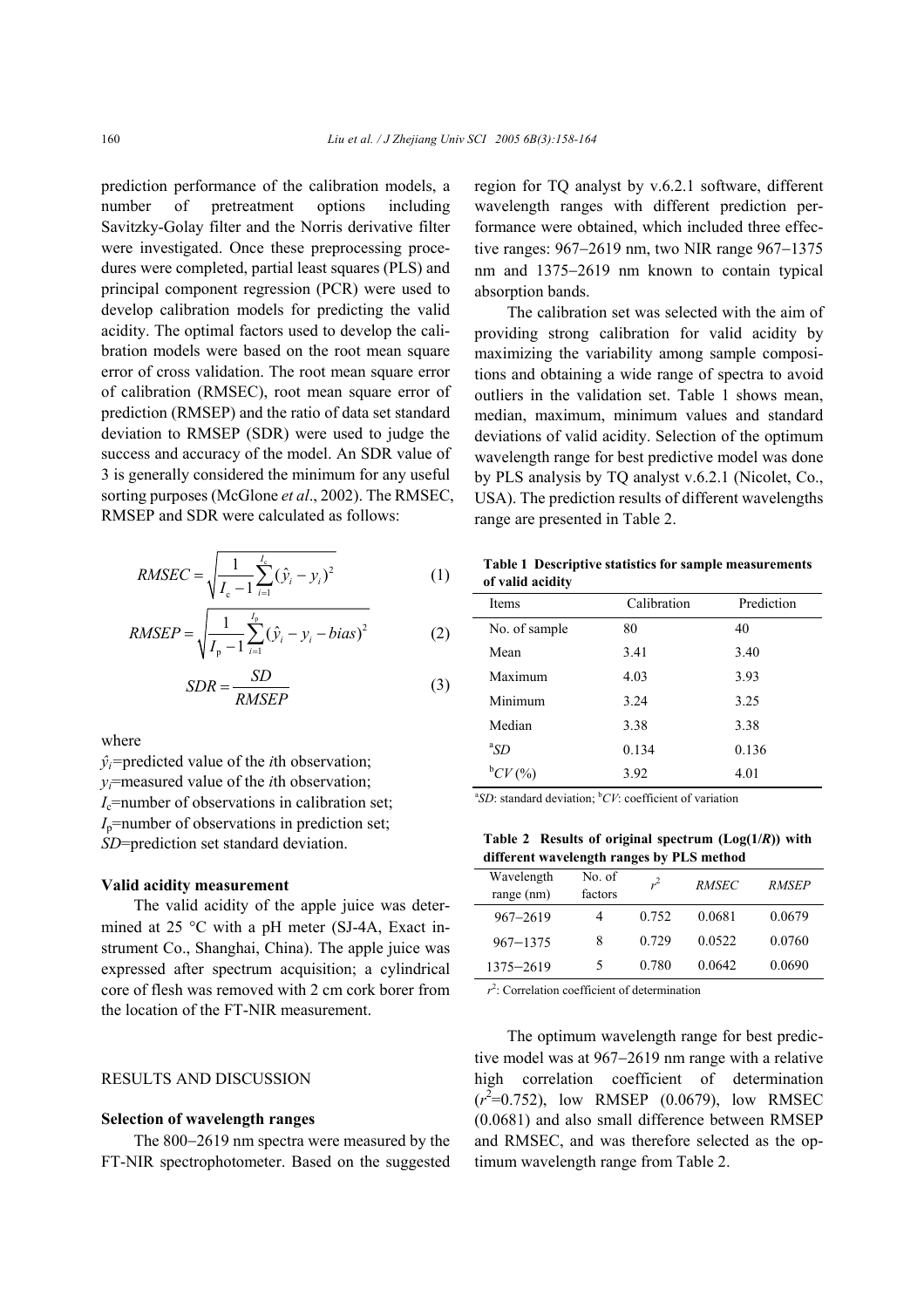## **Influences of data preprocessing**

The valid acidity model was built using the wavelength range of 967−2619 nm by means of PLS method and the influences of the preprocessing on the prediction quality of the model can be seen in Tables 3, 4 and 5. The gap size *n* had influenced on the prediction performance of the model. Eight models

with different gap size are compared in Table 3. Models 4, 6 and 7 revealed that there was an optimal gap size over which the second derivative was calculated. Model 7 had high  $r^2$  (0.831), large number of factors (7), low RMSEP (0.0670), RMSEC (0.0562), and small difference between RMSEP and RMSEC and was therefore selected as the best model. Models

**Table 3 Prediction performances with Norris derivate filter between valid acidity and second derivate spectra using different gap size (segment length=5 nm)** 

| Model | Gap size | No. of factors |       | <i>RMSEC</i> | <b>RMSEP</b> |
|-------|----------|----------------|-------|--------------|--------------|
|       |          | b              | 0.793 | 0.0623       | 0.0717       |
| 2     |          |                | 0.785 | 0.0635       | 0.0697       |
| 3     |          |                | 0.790 | 0.0627       | 0.0693       |
| 4     |          | 6              | 0.815 | 0.0573       | 0.0689       |
|       | 8        | 4              | 0.779 | 0.0644       | 0.0703       |
| 6     | 9        | 6              | 0.816 | 0.0588       | 0.0660       |
| ⇁     | 10       |                | 0.831 | 0.0562       | 0.0670       |
| 8     | 12       | 4              | 0.781 | 0.0640       | 0.0705       |
|       |          |                |       |              |              |

 $r^2$ : Correlation coefficient of determination

| Table 4 Prediction performances with Norris derivate filter between valid acidity and second derivate spectra |
|---------------------------------------------------------------------------------------------------------------|
| using each segment length (gap size=10 points)                                                                |

| Model | Segment length | No. of factors |       | <b>RMSEC</b> | <b>RMSEP</b> |
|-------|----------------|----------------|-------|--------------|--------------|
|       |                | 6              | 0.837 | 0.0553       | 0.0694       |
| 2     |                |                | 0.831 | 0.0562       | 0.0677       |
| 3     |                | 4              | 0.781 | 0.0640       | 0.0703       |
| 4     | 9              | 4              | 0.783 | 0.0638       | 0.0698       |
| 5     | 11             | 4              | 0.784 | 0.0636       | 0.0691       |
| 6     | 13             | 4              | 0.787 | 0.0633       | 0.0689       |
|       | 15             | 4              | 0.790 | 0.0628       | 0.0689       |
| 8     | 17             | 3              | 0.786 | 0.0634       | 0.0666       |
| 9     | 19             |                | 0.788 | 0.0631       | 0.0689       |
| 10    | 21             | 4              | 0.797 | 0.0617       | 0.0665       |

 $r^2$ : Correlation coefficient of determination

**Table 5 Prediction performances with Savitzky-Golay filter between valid acidity and second derivate spectra using each smoothing point (polynomial order=2)** 

| -     |                 |                |       |              |              |
|-------|-----------------|----------------|-------|--------------|--------------|
| Model | Smoothing point | No. of factors |       | <i>RMSEC</i> | <b>RMSEP</b> |
|       |                 | 6              | 0.625 | 0.0839       | 0.109        |
| 2     |                 | 10             | 0.761 | 0.0670       | 0.0933       |
| 3     |                 | 9              | 0.785 | 0.0634       | 0.0823       |
| 4     | 9               | 6              | 0.750 | 0.0634       | 0.0821       |
| 5     | 11              | 6              | 0.786 | 0.0634       | 0.0723       |
| 6     | 13              | 4              | 0.762 | 0.0667       | 0.0749       |
|       | 15              | $\overline{4}$ | 0.773 | 0.0653       | 0.0735       |
| 8     | 17              |                | 0.786 | 0.0634       | 0.0693       |
| 9     | 19              |                | 0.786 | 0.0634       | 0.0699       |
| 10    | 21              |                | 0.786 | 0.0633       | 0.0711       |

 $r^2$ : Correlation coefficient of determination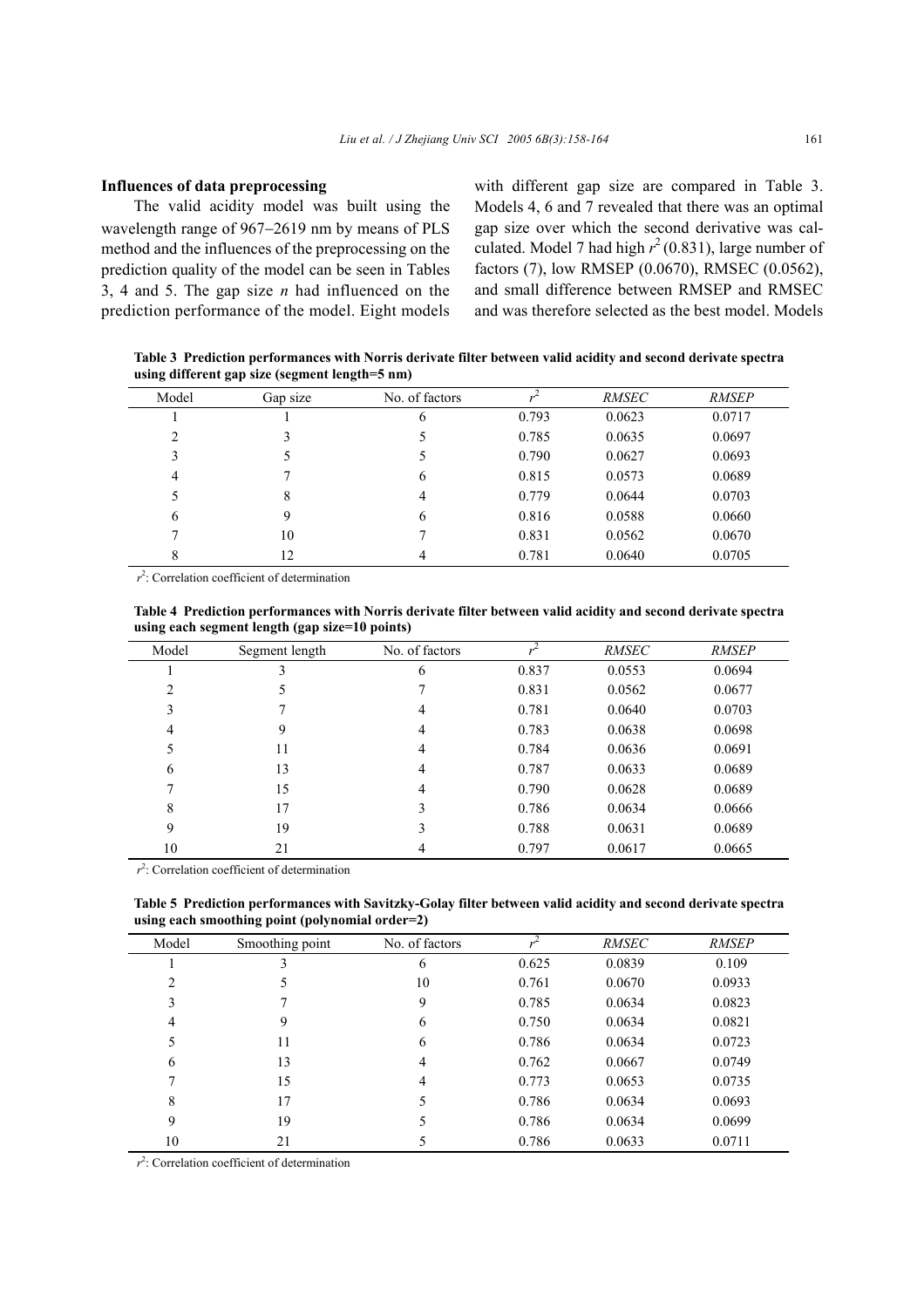2 and 3 and Models 1 and 6 had the different prediction results with the same number of factors. Models 5 and 8 had the same prediction results with different number of factors. Models with a low number of factors had a relatively high RMSEP and a relatively high RMSEC. Model 5 and model 8 illustrated this.

There was influence of segment length *n* on the prediction performance of the model and ten models of different segment length are compared in Table 4. Models 2, 8 and 10 revealed that there was an optimal segment length over which the second derivative was calculated. Model 2 had high  $r^2$  (0.831), large number of factors (7), low RMSEP (0.0677) and low RMSEC (0.0562), and small difference between RMSEP and RMSEC and was therefore selected as the best model. Models 1, 5 and 9 had the same prediction results with different number of factors. Models 3 and 4 had a relatively high RMSEP (0.0703, 0.0698) and a relatively high RMSEC (0.0640, 0.0638), respectively.

The smoothing point *n* had influence on the prediction performance of the model and ten models with different smoothing point are compared in Table 5. Models 8, 9 and 10 revealed that there was an optimal smoothing point over which the second derivative was calculated. Model 8 had high  $r^2$  (0.786), large number of factors (5), low RMSEP (0.0693), low RMSEC (0.0634), and relatively small difference between RMSEP and RMSEC and was therefore selected as the best model. Models 3 and 4 yielded the same prediction results with different number of factors. Models 1 and 2 yielded the worst prediction results. Models with low number of factors had relatively high RMSEP and relatively high RMSEC. Models 5, 6 and 7 illustrated this. From Tables 3, 4 and 5, it was concluded that models based on smoothing spectra were slightly worse than models based on derivative spectra. In the Norris derivative filter, the best result was obtained when the segment length was 5 nm and the gap size was 10 point. Therefore, the first and the second derivative treatments were performed under the derivative conditions mentioned above.

#### **Influence of spectra data preprocessing**

Based on the above results, calibration models were built in the wavelength range of 967−2619 nm for original, first and second derivative spectra using PLS and PCR analysis. Original spectral data were transformed to first and second derivate spectral data by Norris derivative filter type (segment length=5 nm, gap size=10 points). Results of calibration and prediction for prediction valid acidity of intact apples are shown in Tables 6 and 7.

The second derivative spectra yielded the best results with high correlation coefficient of determination  $(r^2=0.759)$ , low RMSEP  $(0.0677)$ , low RMSEC (0.0562), SDR value of 1.80 and small difference between RMSEP and RMSEC. The original spectra and the first derivative spectra had the same prediction performance with different number of factors.

Table 7 shows that different mathematical treatments had influence on the prediction performance of the model using PCR method. Model with original spectra showed the best results with relatively high correlation coefficient of determination  $(r^2=0.755)$ ,

|                |                   | Calibration |              |       | Validation   |            |  |
|----------------|-------------------|-------------|--------------|-------|--------------|------------|--|
| Spectrum       | Number of factors |             | <i>RMSEC</i> |       | <b>RMSEP</b> | <b>SDR</b> |  |
| Log(1/R)       |                   | 0.740       | 0.068        | 0.753 | 0.0679       | 1.62       |  |
| Dlog(1/R)      |                   | 0.781       | 0.064        | 0.748 | 0.0688       | 1.61       |  |
| $D^2$ log(1/R) |                   | 0.832       | 0.056        | 0.759 | 0.0677       | 1.80       |  |

**Table 6 Results of PLS analysis with different spectral treatments in the wavelength range of 967**−**2619 nm** 

*D*: Derivate spectra; *R*: Reflectance

**Table 7 Results of PCR analysis with different spectra treatments in the wavelength range of 967**−**2619 nm** 

| Spectrum          | Number of PC |       | Calibration  |       | Validation   |      |  |
|-------------------|--------------|-------|--------------|-------|--------------|------|--|
|                   |              |       | <b>RMSEC</b> |       | <b>RMSEP</b> | SDR  |  |
| Log(1/R)          |              | 0.771 | 0.0656       | 0.755 | 0.0671       | 1.72 |  |
| Dlog(1/R)         | 10           | 0.794 | 0.0621       | 0.736 | 0.0700       | l.63 |  |
| $D^2$ log $(1/R)$ |              | 0.780 | 0.0642       | 0.747 | 0.0689       | .62  |  |

PC: Principle Component; *D*: Derivate spectra; *R*: Reflectance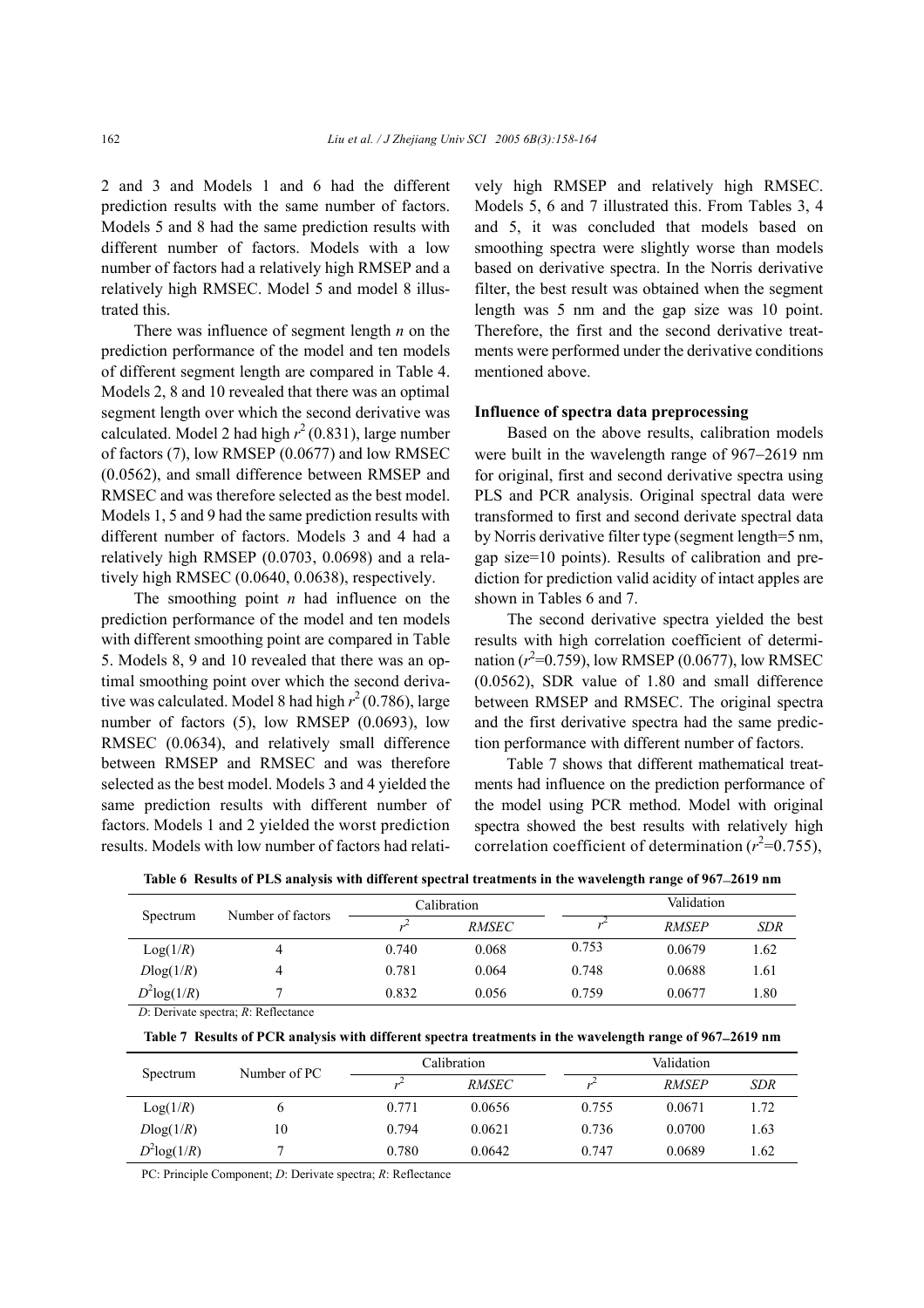low RMSEP (0.0671), low RMSEC (0.0656), SDR value of 1.72, and small difference between RMSEP and RMSEC, and was therefore chosen as the best model. Models with the first and second derivate spectra were slightly worse than the models with original spectra.

## **Choice of the best prediction model**

For valid acidity prediction of intact apples, different calibration models were calculated by using PLS and PCR calibration technique. The preprocessing of the spectra and the number of factors were taken into consideration.

In order to find the best model, three criteria were considered: First, a good model should have low RMSEP, low RMSEC, high correlation coefficient and small difference between RMSEP and RMSEC (Lammertyn *et al*., 1998); Second, a relatively low number of factors was desirable in order to avoid inclusion of signal noise in the modeling. The minimum prediction residual error sum of square (PRESS) was used to determine the optimal number of factors; Third, multiple calibration techniques influenced the result as well. PLS models were better than PCR models (Tables 6 and 7). Therefore, model with second derivative spectra by PLS showed the best results in both calibration and prediction results.

The correlation between the measured and predicted valid acidity values for the best model are shown in Fig.2 and the correlation coefficient between measured and predicted values for validation set was equal to 0.869 and the RMSEP was 0.0671.

## **CONCLUSIONS**

The above results indicate that it has good prediction performance for the best calibration models is in the wavelength of 967−2619 nm by PLS method. A relationship was established between diffused reflectance spectra and valid acidity using PLS and PCR calibration technique. Data preprocessing influences the performance of the calibration models. The models based on smoothing spectra were slightly worse than the models based on derivative spectra and the best result was obtained when the segment length was 5 nm and the gap size was 10 points. The second derivative spectra showed the best results with high correlation coefficient of determination  $(r^2=0.759)$ , low RMSEP (0.0677), low RMSEC (0.0562) and small difference between the RMSEP and the RMSEC by PLS method. The original spectra and the first derivative spectra had the same prediction performance with different number of factors. This research indicates that it is feasible to develop a nondestructive technique for nondestructive prediction apple valid acidity by FT-NIR method.

#### ACKNOWLEDGEMENTS

The authors sincerely thank Lu Hui-shan and Jiang Xue-song for their helps in this experiment.

#### **References**

Belton, P.S., Kemsley, E.K., McCann, M.C., Ttofis, S., Wilson, R.H., Delgadillo, I., 1995. The identification of vegetable



**Fig.2 Correlation plot for the measured and the predicted valid acidity values with second derivative treatment. (a) Calibration; (b) Validation**